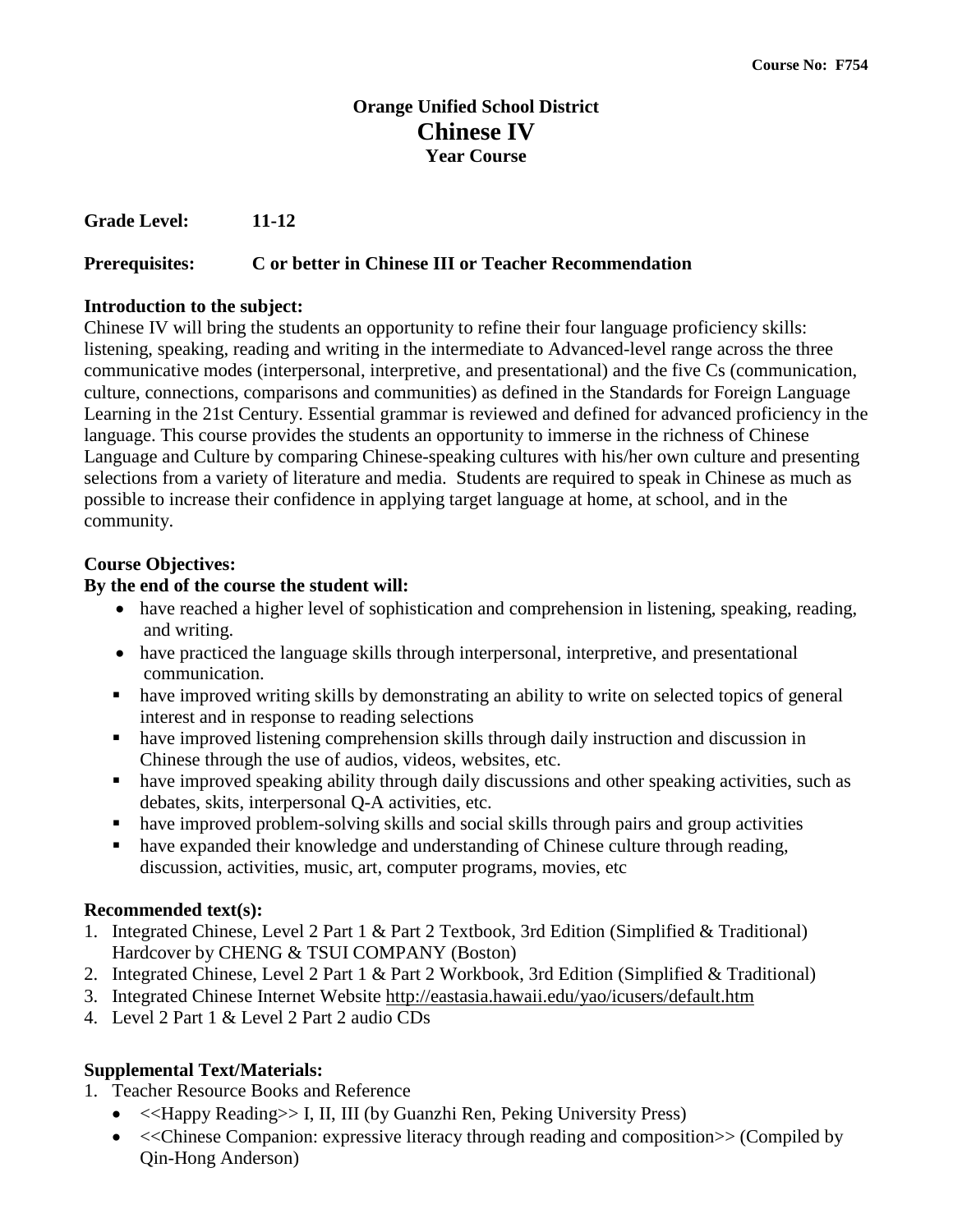Chinese IV

Page 2

- <<Life in Beijing>> (by Qingsheng Ma, Chinese Bridge Publishing Ltd)
- <<Chinese Traditions and Festivals>> (by Regina Hsueh & Wen-Bin Wu, Chinese Bridge Publishing Ltd.)
- World Daily News (local Chinese newspaper)
- Supplementary authentic materials from magazines, flyers, advertisement

# 2. Internet

- Major on-line resources:
- <http://eastasia.hawaii.edu/vao/icusers/icweb.htm>
- [www.usc.edu/dept/ealc/chinese/newweb/reading\\_page.htm](http://www.usc.edu/dept/ealc/chinese/newweb/reading_page.htm)
- http://faculty.virginia.edu/cll/chinese reading/
- [www.zhongwen.com](http://www.zhongwen.com/)
- www.wellesley.edu/Chinese/Chinese Fables/title/title\_page.html
- [www.echineselearning.com](http://www.echineselearning.com/)
- 3. Films
	- 走進中國百姓生活(Reality Chinese-A Multi-skill Chinese Course for Intermediate and Advanced Students, by Yehau Liu, Xianmin Liu & Jinyu Li, International Publishing in Beijing)
	- 漂亮妈妈, China, Zhou Sun, director. Li Gong, actress. DVD.

# **Course overview and approximate unit time allotments:**

|    | <u>First semester</u>                                                                                                                                                                                                                                                                                                                                                                                                                                                                                                                                                                                                                                                                                                                                                                                                                                                          | Weeks |
|----|--------------------------------------------------------------------------------------------------------------------------------------------------------------------------------------------------------------------------------------------------------------------------------------------------------------------------------------------------------------------------------------------------------------------------------------------------------------------------------------------------------------------------------------------------------------------------------------------------------------------------------------------------------------------------------------------------------------------------------------------------------------------------------------------------------------------------------------------------------------------------------|-------|
|    | Review                                                                                                                                                                                                                                                                                                                                                                                                                                                                                                                                                                                                                                                                                                                                                                                                                                                                         | 1     |
| I. | Computer and Internet<br>A. In this lesson, students will learn to use Chinese to<br>Find out if others are angry with you an apologize if so;<br>$\bullet$<br>Reduce potential tension in a conversation by changing the subject;<br>٠<br>Let people know about the trouble you had to go through because of their thoughtlessness or<br>$\bullet$<br>carelessness;<br>Name your activities on the internet and discuss how you make use of the internet;<br>$\bullet$<br>Discuss the pros and the cons of using the internet.<br><b>B.</b> Culture Highlights<br>Trendy new words in China<br>$\bullet$<br>Instant messaging in China<br>C. In your own culture/community:<br>Do people have easy access to the internet?<br>$\bullet$<br>What consumer habits have changed because of the internet?<br>$\bullet$<br>What impact has the internet had on society as a whole? | 3     |
|    | II. Working Part-Time<br>A. In this lesson, students will learn to use Chinese to<br>Review your monthly income and spending patterns<br>$\bullet$<br>Talk about how you balance your personal budget<br>٠<br>Name some possible reasons to work part-time while in school<br>$\bullet$<br>Discuss the pros and cons of working part-time while in school<br>$\bullet$                                                                                                                                                                                                                                                                                                                                                                                                                                                                                                         | 3     |

- Describe what you dislike or what bothers you
- B. Culture Highlights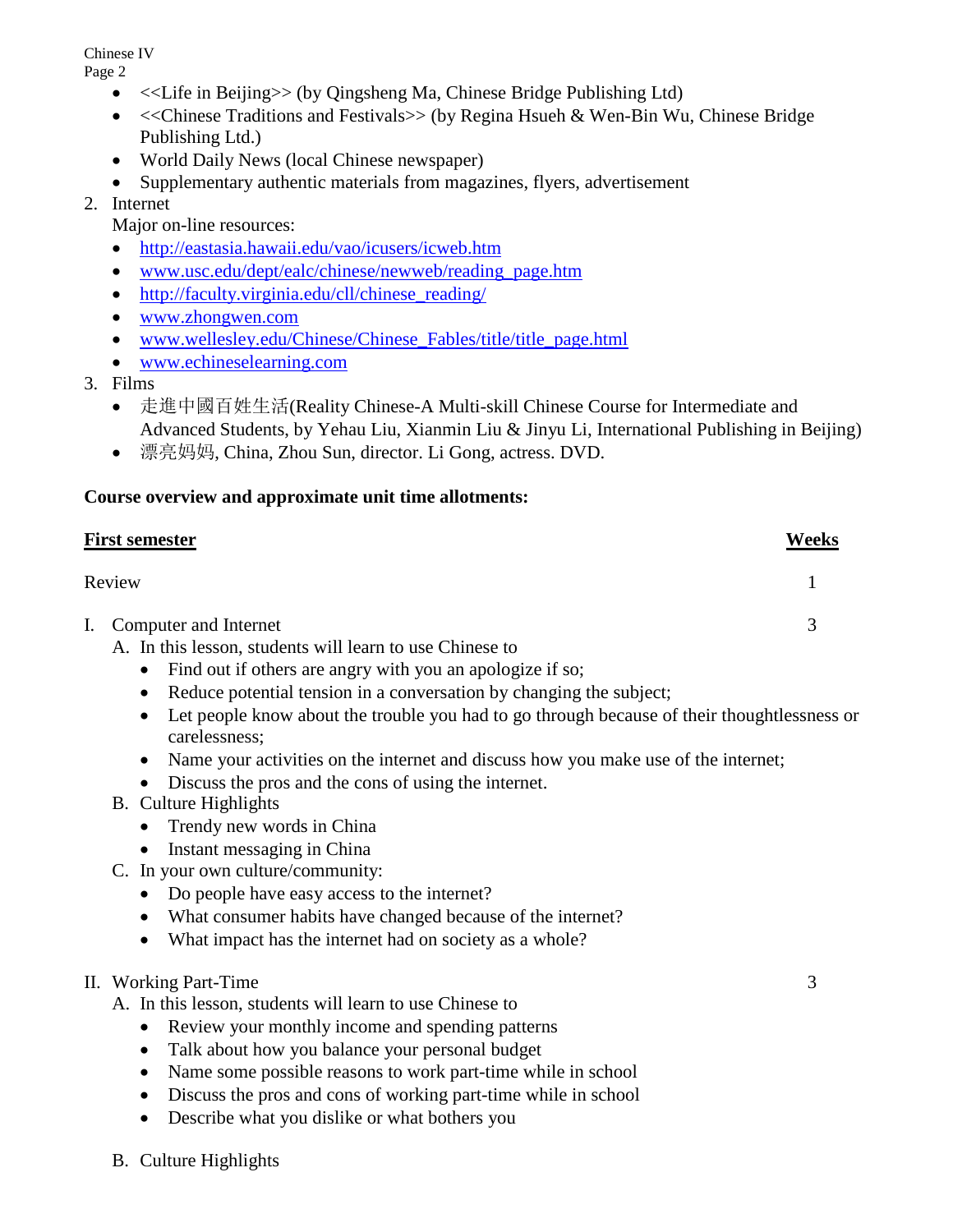Chinese IV

Page 3

- Educational expenses in China
- Par-time jobs for college students in China.
- C. In your own culture/community:
	- Are parents expected to provide their children with financial support for college?
	- Do teenagers and college students often take on part-time jobs?
	- Do people generally have savings in the bank?
	- Is it easy to apply for student loans?

# III. Education 3

A. In this lesson, students will learn to use Chinese to

- Comment if you have a stress-free childhood
- Name some typical classes offered in after-school programs
- Indicate agreement or disagreement
- Present your opinions
- Talk about parents' aspirations for their children
- B. Culture Highlights
	- A Chinese model for friendship and mutual appreciation
	- Dragon and phoenix as metaphors

C. In your own culture/community:

- Is it common for parents to enroll their children in after-school programs?
- Do many people pursue graduate degrees?
- Do children have a say in family decisions?
- Is it common for both parents to be equally involved in their children's upbringing?
- IV. Geography of China 4
	- A. In this lesson, students will learn to use Chinese to
		- Locate major Chinese cities, provinces, and rivers on the map
		- Give a brief introduction to the geographic features of China
		- Compare some basic geographic aspects of China and the United States
		- Describe features that may attract your to or deter you from visiting a tourist site
		- Plan a trip to China
	- B. Culture Highlights
		- The City of Harbin
		- The Yellow River
		- The Yangtse River
		- Yunnan Province
		- Nationalities in China
		- Administrative divisions in China
		- and phoenix as metaphors

C. In your own culture/community:

- Can you name the major rivers and mountain ranges in your country?
- Do you know where your country's major cities are located, along the coasts or mostly inland?
- Can you give an account of the population and geographic location of your town/city?
- Do people consider your local town/city to be popular with tourists?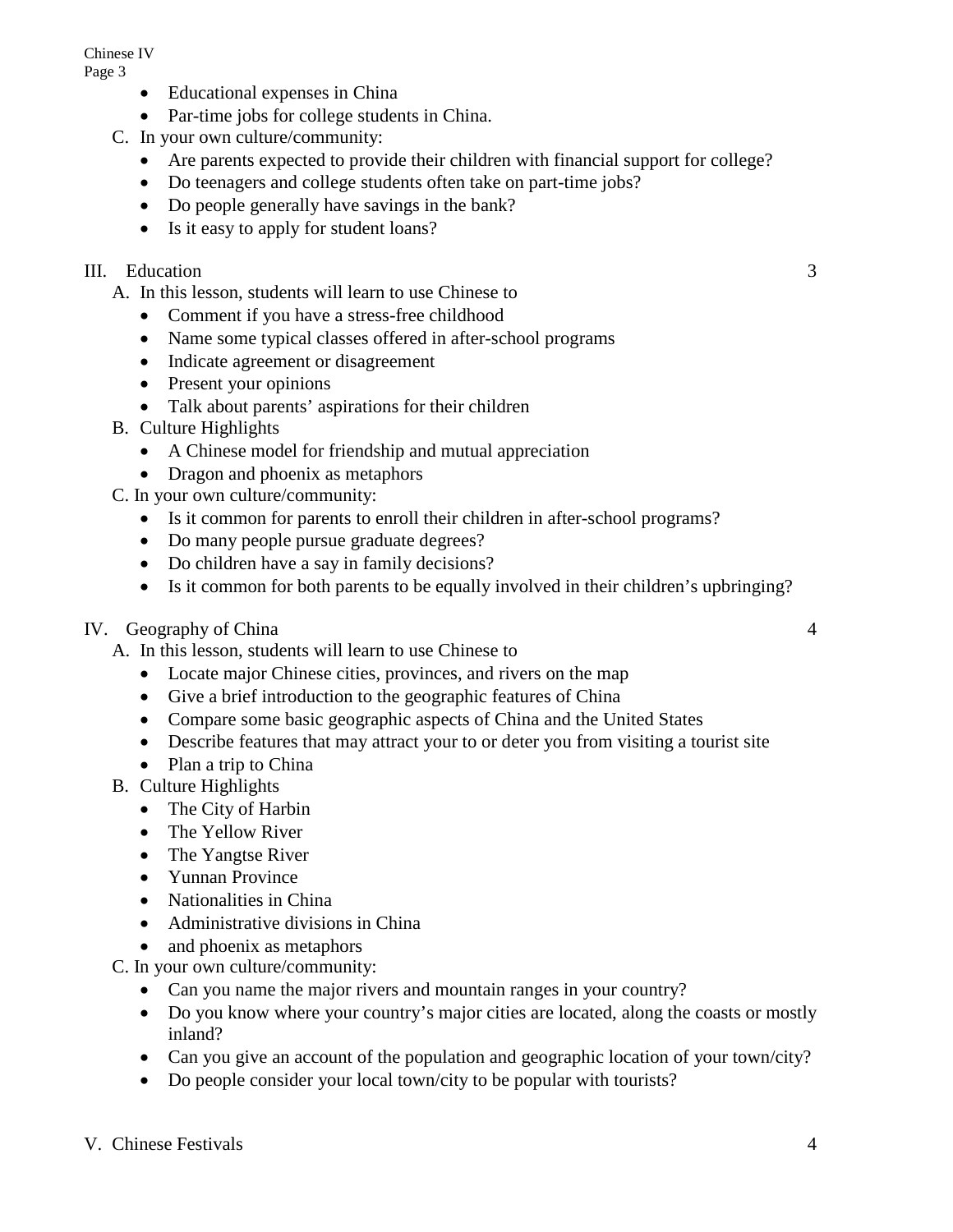### Chinese IV

Page 4

- A. In this lesson, students will learn to use Chinese to
	- Name the major traditional Chinese holidays and explain when they occur
	- Name the food that is most associated with each of the major traditional Chinese holidays
	- Express New Year's wished
	- Describe the festivities during the Chinese New Year period
	- Wish others success or good health
- B. Culture Highlights
	- The Spring Festival
	- The Lantern Festival
	- The Qingming Festival
	- The Dragon Boat Festival
	- The Mid-Autumn Festival

C. In your own culture/community:

- What are the major traditional holidays?
- How do people celebrate these holidays?
- What do people customarily eat during these holidays?
- Which holiday is associated with family reunions?

# Semester Review and Examination 1

### **Second semester Weeks**

# Review 1

VI. Changes in China 3 A. In this lesson, students will learn to use Chinese to • Describe the sights and sounds of a major city • Describe in basic terms some features of a historic tourist site • Give a simple account of the growth of a city from the past to the present

- Express surprise at an unforeseen turn of events
- B. Culture Highlights
	- High-Speed Rail in China
	- The City of Nanjing
	- Temples of Confucius
- C. In your own culture/community:
	- What major changes have you seen in your city/town over the past few years?
	- Is there any local landmark that has been demolished or transformed?
	- Are there many tourists visiting your city/town?
	- What places have remained unchanged and retained their local charm?

# VII. Travel 3

- A. In this lesson, students will learn to use Chinese to
	- Describe what costs may be covered in a package tour
	- Give a brief description of a Chinese sleeper car
	- Describe natural objects such as mountains, rivers, trees, and rocks
	- Discuss some things that tourists may expect to see or experience at a tourist site
- B. Culture Highlights
	- The Stone Forest near Kunming

- 
-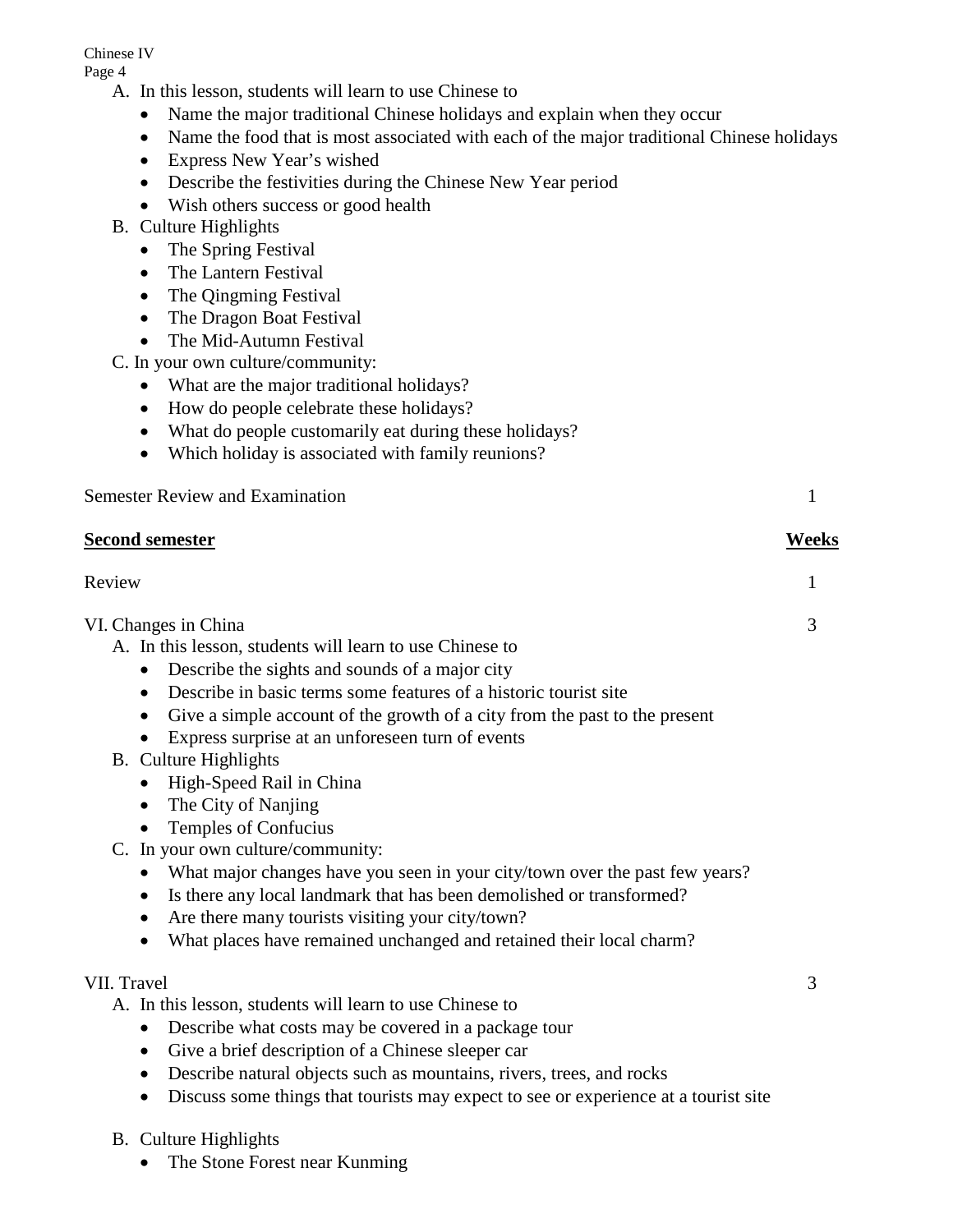Chinese IV Page 5

- Famous Sights of Dli
- The Old Town of Lijing
- Ethnic Diversity in Yunnan
- C. In your own culture/community:
	- Do tourists prefer to travel by airplane, car, bus, or train?
	- Do many people like to keep a journal when they travel and post it on their blogs?
	- Do people prefer to plan their own travel itinerary or join a tour group?
	- What kinds of hotel accommodations are there? How do they vary?

# VIII. Life and Wellness 3

- A. In this lesson, students will learn to use Chinese to
	- Talk about your exercise routine
	- Outline some healthy eating habits
	- Describe habits that could make you age prematurely or harm your health
- B. Culture Highlights
	- Housing in Beijing
	- Smoking in China
	- Morning Exercises in Chinese Cities
- C. In your own culture/community:
	- Do many people exercise in the morning in parks?
	- Do people go the gym to exercise?
	- Are people conscientious about health and fitness?
	- Are many people concerned about their weight?

# IX. Gender Equality 3

- A. In this lesson, students will learn to use Chinese to
	- Talk about how couples treat each other as equals
	- Discuss gender equality in the workplace
	- Summarize briefly the changes in Chinese women's social status in the twentieth century
	- Report the score and results of a sports game
- B. Culture Highlights
	- China's Economic Reform
	- Traditional Preference for Boys
	- China's Women Athletes
	- Nuances of Various Gender Terms
	- Terms for Husband and Wife
- C. In your own culture/community:
	- Do men and women both do chores at home?
	- Do people tease men who are overly deferential to their wives?
	- Do male and female athletes receive equal pay in professional sports?

# X. Environmental Protection and Energy Conservation 4

- A. In this lesson, students will learn to use Chinese to
	- Describe a scene in which people are busily engaged in all kinds of activities
	- Talk about indicators of a clean environment
	- List some green energy sources
	- Give examples of practices that are environmentally friendly
- B. Culture Highlights